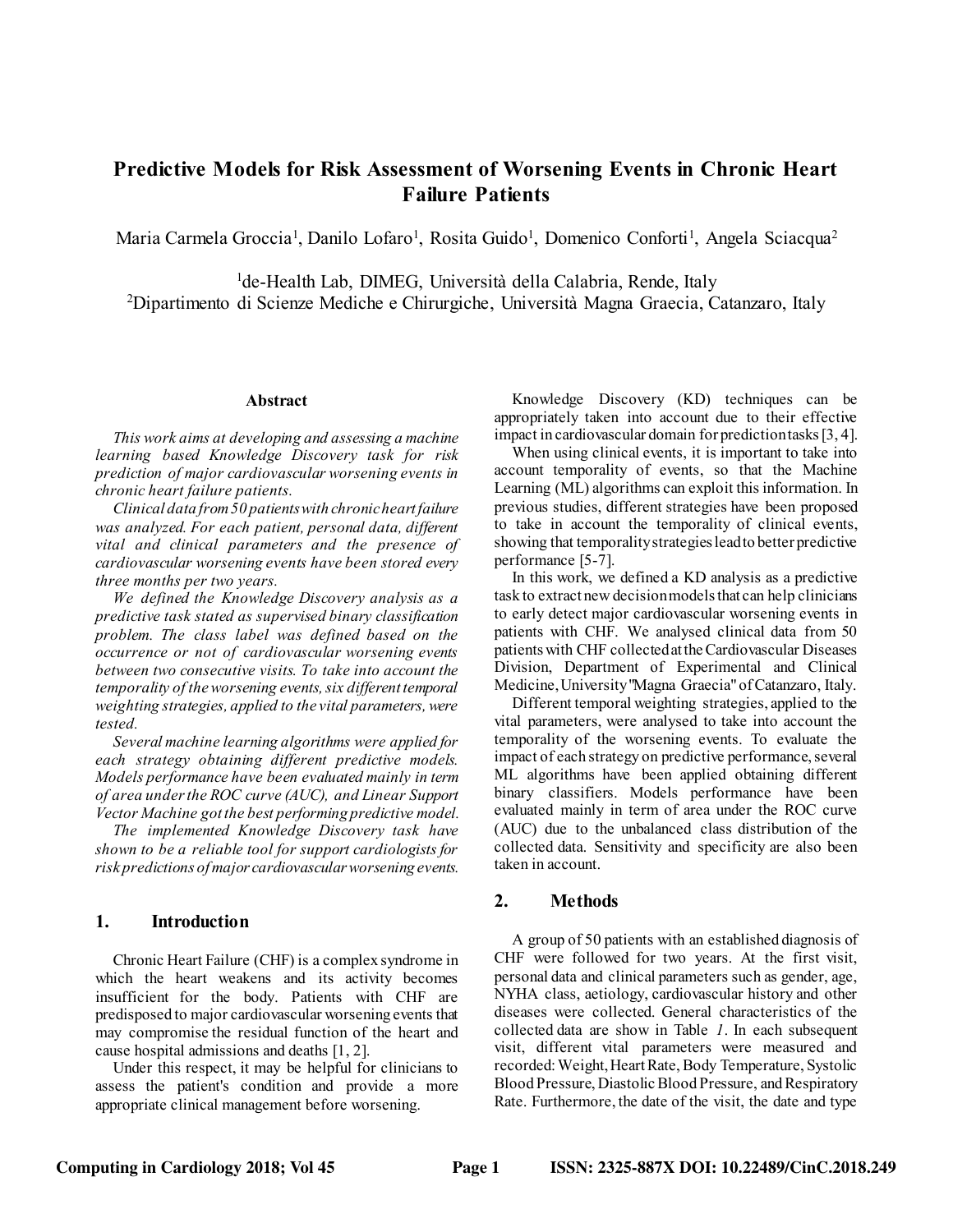of major cardiovascular worsening events were reported.

<span id="page-1-0"></span>

| Table 1. General characteristics of the collected data. |  |
|---------------------------------------------------------|--|
|---------------------------------------------------------|--|

| Feature                               |             |
|---------------------------------------|-------------|
| Age (years)                           | 72.55±14.19 |
| <b>NYHA Class</b>                     |             |
| I                                     | 3(6%)       |
| Π                                     | 38 (76%)    |
| Ш                                     | 9(18%)      |
| Aetiology                             |             |
| Ischemic                              | 23(46%)     |
| Idiopathic dilatation                 | 9(18%)      |
| Hypertension                          | 8(16%)      |
| Valvular                              | 12 (24%)    |
| Alcoholic                             | 2(4%)       |
| Cardiovascular history                |             |
| Instable angina                       | 1(2%)       |
| <b>PTCA</b>                           | $1(2\%)$    |
| <b>BY-PASS</b>                        | 7(14%)      |
| Atrial flutter                        | 13 (26%)    |
| Pace Maker                            | 3(6%)       |
| Cardiac resynchronization             | 1(2%)       |
| ICD                                   | 3(6%)       |
| Mitral insufficiency                  | 22 (44%)    |
| Aortic insufficiency                  | $5(10\%)$   |
| Hypertension                          | 29 (58%)    |
| <b>TIA</b>                            | 3(6%)       |
| Other diseases                        |             |
| Diabetes                              | 15 (30%)    |
| Hypothyroidism                        | 4(8%)       |
| Renal failure                         | 4(8%)       |
| <b>BPCO</b>                           | $5(10\%)$   |
| Asthma                                | $1(2\%)$    |
| Sleep apnea                           | 4(8%)       |
| Pulmonary fibrosis                    | 1(2%)       |
| Gastrointestinal diseases             | 4(8%)       |
| Hepatic diseases                      | 3(6%)       |
| Major cardiovascular worsening events | 13 (26%)    |

We defined the KD analysis as a predictive task stated as supervised binary classification problem. From the available data, we have constructed a data set suitable for the prediction task; every instance is represented by the general patients' information and the value of the vital parameters measured during a visit. The class label was defined based on the occurrence or not of cardiovascular worsening events between two consecutive visits.

Based on the research in [6], we explored various temporal weighting strategies and analysed their impact on the performance of predictive models.

Each temporal weighting strategy are based on the following form: for the vital parameters collected *n* days before the current visit, a weight *w* is assigned according to the value of a specific function *f(n)*.

In detail, six temporal weighting functions were tested:

| $W_1 = e^{(-n)}$                  |
|-----------------------------------|
| $W_2 = \frac{1}{n+1}$             |
| $W_3 = e^{(-0.1 \times n)}$       |
| $W_4 = \frac{(n-1211)^2}{1211^2}$ |
| $w_5 = 1 - \frac{n}{1211}$        |
| $W_6 = 1$<br>121                  |

where  $n$  is the number of days between two consecutive visits and 1211 is the total number of days in which the patients were followed. One day was added to make sure that parameters measured on the 1210th day receive low but non-zero weights.

The vital parameters recorded in the current visit have a maximum weight equal to one. The weight decreases monotonically with increasing number of days between visits. All assigned weights are between 0 and 1. The temporal weighting strategies differ in the speed by which weights decrease along the patient history.

Therefore, the values of vital parameters used by ML algorithms at each visit are weighted with the parameters measured in all previous visits.

In order to realize the KD task, the original dataset was divided into training (70%) and test (30%) set. The dataset turns out to be an unbalanced distribution of the class of interest, 10 patients that present major cardiovascular worsening events and 40 patients without the presence of events. Since in our case the class of interest is that of the minority, an oversampling approach [8] has been adopted to balance the classes in the training set.

Several ML algorithms were applied to the training set obtaining different predictive models: Linear/Radial Support Vector Machine (SVM), Decision Trees, Naïve Bayes and Neural Networks [9]. Parameters tuning has been optimized basing of performance on a 5-fold crossvalidation repeated five times.

The performance of the models was evaluated on the test set in term of AUC (classifier's ability to avoid false classification), sensitivity(the proportion ofinstances with major cardiovascular worsening event that were correctly predicted) and specificity (the proportion of instances without major cardiovascular worsening events that were correctly predicted) [10].

At first, in order to evaluate the impact of each temporal weighting strategy on predictive performances of ML algorithms, we considered as predictive features only the features varying over time, that is the vital parameters. Then, we selected the best temporal weighting strategy and reapplied the ML algorithms considering all features.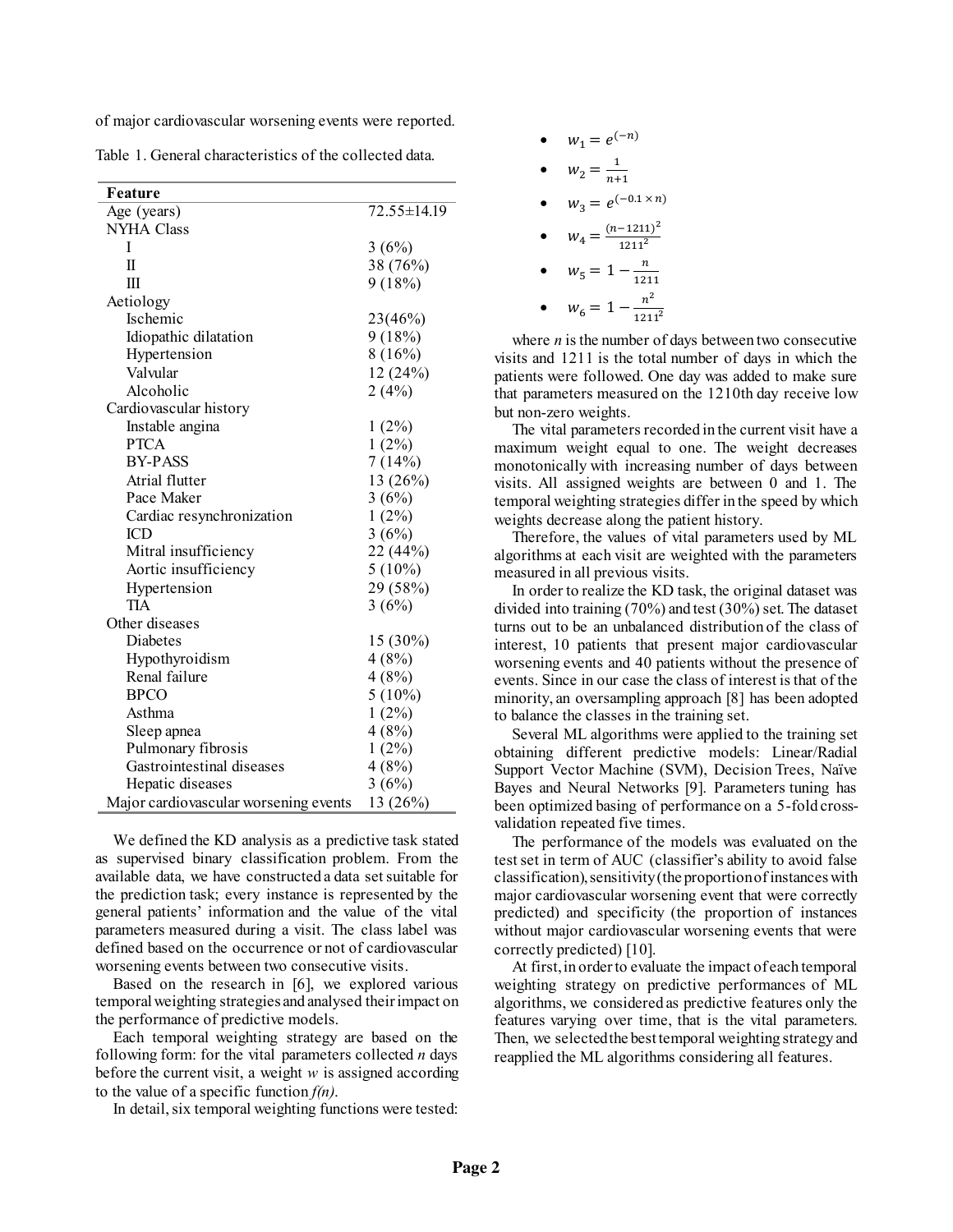### **3. Results**

[Table](#page-2-0) *2* shows the performances obtained by each ML algorithm with the different temporal weighting strategies on the test set. The results refer to the performance obtained by the ML algorithms that use only the vital parameters as predictive features.

<span id="page-2-0"></span>Table 2. AUC, sensitivity (Sens) and specificity (Spec) of the models evaluated measured on the test set with the six weighted strategies and vital parameters as predictive features.

|                    | <b>Temporal Weighting Strategy</b> |                |                |       |       |      |
|--------------------|------------------------------------|----------------|----------------|-------|-------|------|
|                    | $W_1$                              | W <sub>2</sub> | W <sub>3</sub> | $W_4$ | $W_5$ | W6   |
| <b>SVM Lin.</b>    |                                    |                |                |       |       |      |
| <b>AUC</b>         | 0.90                               | 0.91           | 0.90           | 0.87  | 0.88  | 0.88 |
| Sens               | 0.72                               | 0.71           | 0.72           | 0.72  | 0.72  | 0.81 |
| Spec               | 1.00                               | 1.00           | 1.00           | 1.00  | 0.75  | 0.75 |
| <b>SVM Rad.</b>    |                                    |                |                |       |       |      |
| AUC                | 0.75                               | 0.75           | 0.75           | 0.69  | 0.71  | 0.70 |
| Sens               | 0.98                               | 0.98           | 0.98           | 0.97  | 0.97  | 0.97 |
| Spec               | 0.00                               | 0.00           | 0.00           | 0.00  | 0.00  | 0.00 |
| <b>Decision</b>    |                                    |                |                |       |       |      |
| <b>Tree</b>        |                                    |                |                |       |       |      |
| <b>AUC</b>         | 0.74                               | 0.84           | 0.71           | 0.48  | 0.46  | 0.47 |
| Sens               | 0.98                               | 0.92           | 0.93           | 0.95  | 0.92  | 0.94 |
| Spec               | 0.50                               | 0.75           | 0.50           | 0.00  | 0.00  | 0.00 |
| <b>Neural</b>      |                                    |                |                |       |       |      |
| Network            |                                    |                |                |       |       |      |
| AUC                | 0.70                               | 0.47           | 0.84           | 0.65  | 0.43  | 0.71 |
| Sens               | 0.99                               | 0.92           | 0.91           | 0.90  | 0.94  | 0.92 |
| Spec               | 0.00                               | 0.00           | 0.25           | 0.25  | 0.25  | 0.00 |
| <b>Naïve Bayes</b> |                                    |                |                |       |       |      |
| <b>AUC</b>         | 0.46                               | 0.47           | 0.46           | 0.62  | 0.52  | 0.51 |
| Sens               | 0.86                               | 0.86           | 0.86           | 0.78  | 0.77  | 0.77 |
| Spec               | 0.25                               | 0.25           | 0.25           | 0.50  | 0.50  | 0.25 |

Evaluation on test set has demonstrated that the temporal weighting strategy w<sub>2</sub> allows achieving the best value of AUC and that, in general, the Linear SVM has the highest performance. Specifically, Linear SVM achieves the best performance with the temporal weighting strategy  $w_2$ : AUC=0.91, Sens=0.71 and Spec=1.00. This indicate that the Linear SVM with the temporal weighting strategy w2, has an high ability to avoid false classification, correctly predicts the 71% of instances with major cardiovascular worsening event, and correctly predicts all instances without major cardiovascular worsening event. With weighted strategy  $w_2$ , the decision tree also showed good performance. On the contrary, the other tested models achieved very low or zero specificity values with the same strategy and this indicates that they are not able to classify major cardiovascular worsening events.

On these bases, in the second experiment we considered

the vital parameters weighed with the best strategy*w<sup>2</sup>* and all general information about the patient (age, etiology, other diseases and information regarding cardiovascular history) as predictive features. Then, all ML algorithms were reapplied. In [Table](#page-2-1) *3* the performance of the tested ML algorithms on test set are presented.

<span id="page-2-1"></span>Table 3. AUC, sensitivity (Sens) and specificity (Spec) of the tested ML algorithms with all parameters and patients' general information as predictive features.

| Model          | AUC  | Sens | <b>Spec</b> |
|----------------|------|------|-------------|
| SVM Lin.       | 0.73 | 0.83 | 0.50        |
| SVM Rad.       | 0.78 | 0.99 | 0.00        |
| Decision Tree  | 0.61 | 0.96 | 0.25        |
| Neural Network | 0.82 | 0.94 | 0.25        |
| Naïve Bayes    | 0.57 | 0.99 | 0.00        |

In general, with more information the performance of Linear SVM and Decision tree decreases. Nevertheless, Linear SVM is the more reliable in predicting major cardiovascular worsening events also in this experiment. The other tested methods even if have an acceptable AUC  $($  > 70%), have all lower specificity.

## **4. Conclusions**

In this work, we defined a KD analysis as a predictive task to extract new decision models that can help clinicians to early detect major cardiovascular worsening events in patients with CHF.

Different temporal weighting strategies were tested in order to take into account temporality of the worsening events. The impact of each strategy on the performance of different predictive models was analysed.

Linear SVM with temporal weighting strategy w2 showed a very good prediction performance on the test set. Prediction performance with only vital parameters  $(AUC=0.91,$  Sens=0.71 and Spec=1.00) demonstrate the effectiveness of the linear SVM as predictive model for major cardiovascular worsening events in patients with CHF.

As future work, we plan to embed the selected predictive model in a clinical decision support system in order to test it in the cardiologists' daily practise.

## **Acknowledgements**

This work has been partially supported by the industrial research project "HEARTNETICS – Advanced Analytics for Heart Diseases Management" (European Regional Development Fund, Calabria Region Grant J58C17000150006, Italy, 2017-2019.